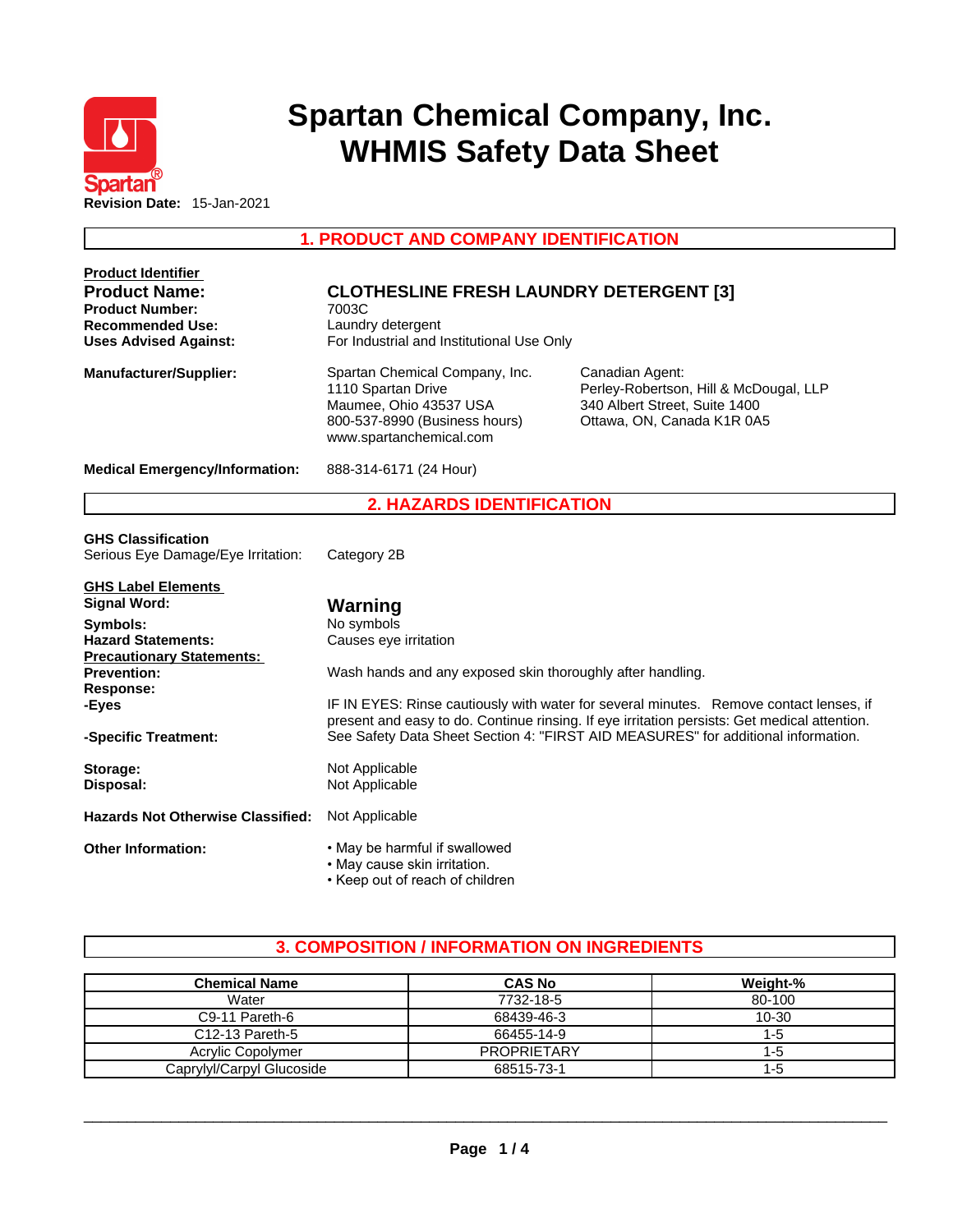The actual concentrations of the components in this product have been withheld as trade secrets.

## **Other Non-Hazardous Ingredients:** Acrylic copolymer

|                                                                                                   | <b>4. FIRST AID MEASURES</b>                                                                                                                                                                                                                                                                                                                                                                                                                                                                                                                                                                 |  |
|---------------------------------------------------------------------------------------------------|----------------------------------------------------------------------------------------------------------------------------------------------------------------------------------------------------------------------------------------------------------------------------------------------------------------------------------------------------------------------------------------------------------------------------------------------------------------------------------------------------------------------------------------------------------------------------------------------|--|
| -Eye Contact:<br>-Skin Contact:<br>-Inhalation:<br>-Ingestion:<br><b>Note to Physicians:</b>      | Rinse cautiously with water for at least 15 minutes. Remove contact lenses, if present and<br>easy to do. Continue rinsing. If eye irritation persists: Get medical attention.<br>Wash with soap and water. If skin irritation occurs: Get medical attention.<br>Remove victim to fresh air and keep at rest in a position comfortable for breathing. Call a<br>poison control center or physician if you feel unwell.<br>Rinse mouth. Do NOT induce vomiting. Never give anything by mouth to an unconscious<br>person. Get medical attention if you feel unwell.<br>Treat symptomatically. |  |
|                                                                                                   | <b>5. FIRE-FIGHTING MEASURES</b>                                                                                                                                                                                                                                                                                                                                                                                                                                                                                                                                                             |  |
| <b>Suitable Extinguishing Media:</b>                                                              | Product does not support combustion, Use extinguishing agent suitable for type of<br>surrounding fire                                                                                                                                                                                                                                                                                                                                                                                                                                                                                        |  |
| <b>Specific Hazards Arising from the</b><br><b>Chemical:</b>                                      | Dried product is capable of burning. Combustion products are toxic.                                                                                                                                                                                                                                                                                                                                                                                                                                                                                                                          |  |
| <b>Hazardous Combustion Products:</b>                                                             | May include Carbon monoxide Carbon dioxide and other toxic gases or vapors.                                                                                                                                                                                                                                                                                                                                                                                                                                                                                                                  |  |
| <b>Protective Equipment and</b><br><b>Precautions for Firefighters:</b>                           | Wear MSHA/NIOSH approved self-contained breathing apparatus (SCBA) and full<br>protective gear. Cool fire-exposed containers with water spray.                                                                                                                                                                                                                                                                                                                                                                                                                                               |  |
|                                                                                                   | <b>6. ACCIDENTAL RELEASE MEASURES</b>                                                                                                                                                                                                                                                                                                                                                                                                                                                                                                                                                        |  |
| <b>Personal Precautions:</b><br><b>Environmental Precautions:</b><br><b>Methods for Clean-Up:</b> | Avoid contact with skin, eyes or clothing. Use personal protective equipment as required.<br>Do not rinse spill onto the ground, into storm sewers or bodies of water.<br>Use personal protective equipment as required. Dam up. Cover liquid spill with sand, earth<br>or other non-combustible absorbent material. Take up mechanically, placing in appropriate<br>containers for disposal. Clean contaminated surface thoroughly.                                                                                                                                                         |  |
|                                                                                                   | <b>7. HANDLING AND STORAGE</b>                                                                                                                                                                                                                                                                                                                                                                                                                                                                                                                                                               |  |
| <b>Advice on Safe Handling:</b>                                                                   | Handle in accordance with good industrial hygiene and safety practice. Wash thoroughly<br>after handling.                                                                                                                                                                                                                                                                                                                                                                                                                                                                                    |  |
| <b>Storage Conditions:</b>                                                                        | Keep containers tightly closed in a dry, cool and well-ventilated place. Keep out of the reach<br>of children. Keep from freezing.                                                                                                                                                                                                                                                                                                                                                                                                                                                           |  |
| <b>Suggested Shelf Life:</b>                                                                      | Minimum of 2 years from date of manufacture.                                                                                                                                                                                                                                                                                                                                                                                                                                                                                                                                                 |  |
|                                                                                                   | 8. EXPOSURE CONTROLS / PERSONAL PROTECTION                                                                                                                                                                                                                                                                                                                                                                                                                                                                                                                                                   |  |
| <b>Occupational Exposure Limits:</b>                                                              | None established                                                                                                                                                                                                                                                                                                                                                                                                                                                                                                                                                                             |  |
| <b>Engineering Controls:</b>                                                                      | Provide good general ventilation.<br>If work practices generate dust, fumes, gas, vapors or mists which expose workers to<br>chemicals above the occupational exposure limits, local exhaust ventilation or other<br>engineering controls should be considered.                                                                                                                                                                                                                                                                                                                              |  |
| <b>Personal Protective Equipment</b>                                                              |                                                                                                                                                                                                                                                                                                                                                                                                                                                                                                                                                                                              |  |
| <b>Eye/Face Protection:</b>                                                                       | Not required with expected use.                                                                                                                                                                                                                                                                                                                                                                                                                                                                                                                                                              |  |
| <b>Skin and Body Protection:</b><br><b>Respiratory Protection:</b>                                | Not required with expected use.<br>Not required with expected use.<br>If occupational exposure limits are exceeded or respiratory irritation occurs, use of a<br>NIOSH/MSHA approved respirator suitable for the use-conditions and chemicals in Section                                                                                                                                                                                                                                                                                                                                     |  |
| <b>General Hygiene Considerations:</b>                                                            | 3 should be considered.<br>Wash hands and any exposed skin thoroughly after handling.<br>See 29 CFR 1910.132-138 for further guidance.                                                                                                                                                                                                                                                                                                                                                                                                                                                       |  |
|                                                                                                   | 9. PHYSICAL AND CHEMICAL PROPERTIES                                                                                                                                                                                                                                                                                                                                                                                                                                                                                                                                                          |  |

 $\_$  ,  $\_$  ,  $\_$  ,  $\_$  ,  $\_$  ,  $\_$  ,  $\_$  ,  $\_$  ,  $\_$  ,  $\_$  ,  $\_$  ,  $\_$  ,  $\_$  ,  $\_$  ,  $\_$  ,  $\_$  ,  $\_$  ,  $\_$  ,  $\_$  ,  $\_$  ,  $\_$  ,  $\_$  ,  $\_$  ,  $\_$  ,  $\_$  ,  $\_$  ,  $\_$  ,  $\_$  ,  $\_$  ,  $\_$  ,  $\_$  ,  $\_$  ,  $\_$  ,  $\_$  ,  $\_$  ,  $\_$  ,  $\_$  ,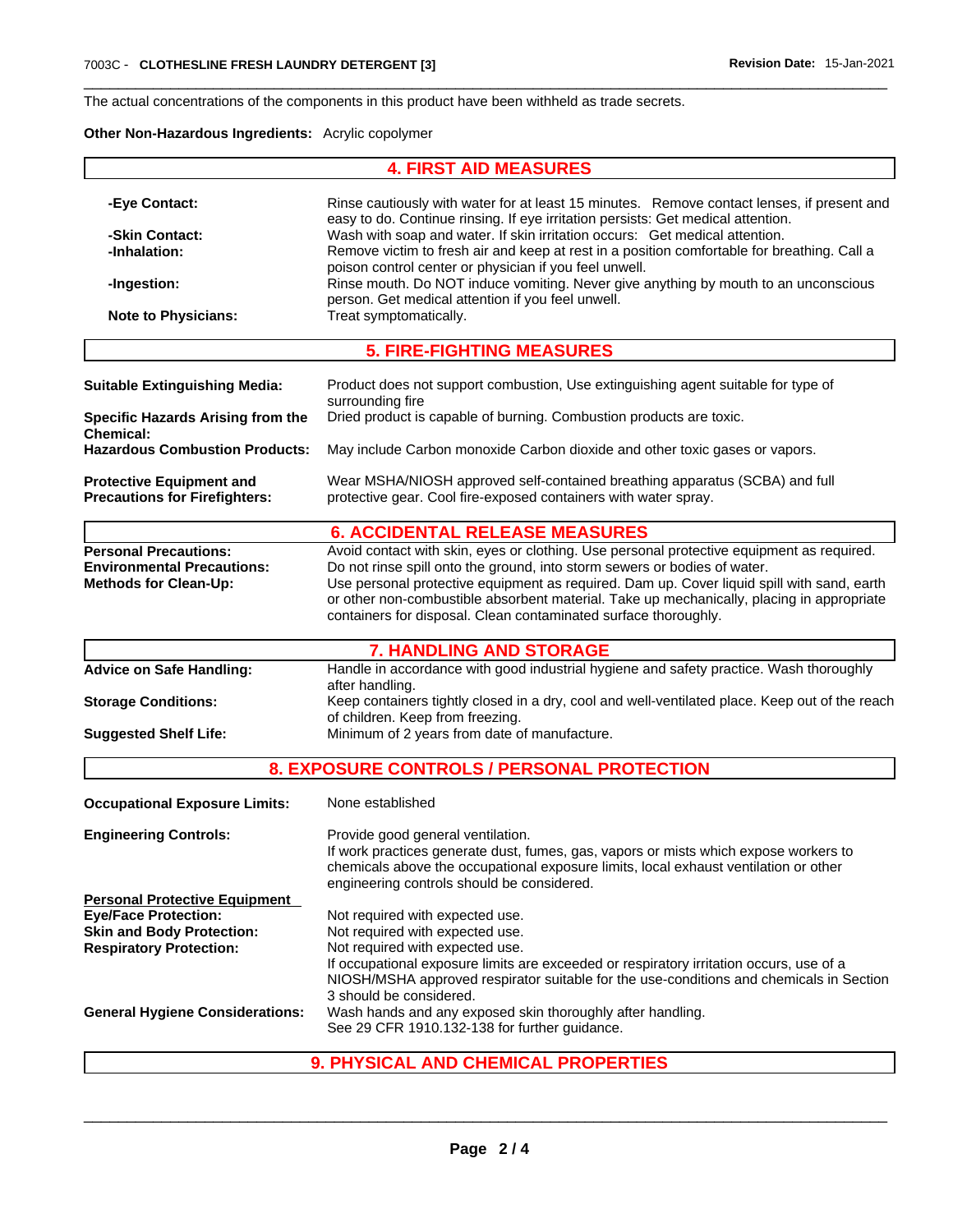| Appearance/Physical State:             | Liquid                            |  |
|----------------------------------------|-----------------------------------|--|
| Color:                                 | <b>Blue</b>                       |  |
| Odor:                                  | Pleasant                          |  |
| Odor Threshold:                        | No information available          |  |
| pH:                                    | 7.0-9.0                           |  |
| <b>Melting Point / Freezing Point:</b> | No information available          |  |
| <b>Boiling Point / Boiling Range:</b>  | 100 °C / 212 °F                   |  |
| <b>Flash Point:</b>                    | 100 °C $/$ > 212 °F ASTM D56<br>↘ |  |
| <b>Evaporation Rate:</b>               | $(BuAc = 1)$<br>< 1               |  |
| Flammability (solid, gas)              | No information available          |  |
| <b>Upper Flammability Limit:</b>       | No information available          |  |
| <b>Lower Flammability Limit:</b>       | No information available          |  |
| Vapor Pressure:                        | No information available          |  |
| Vapor Density:                         | No information available          |  |
| <b>Specific Gravity:</b>               | 1.01                              |  |
| Solubility(ies):                       | Soluble in water                  |  |
| <b>Partition Coefficient:</b>          | No information available          |  |
| <b>Autoignition Temperature:</b>       | No information available          |  |
| <b>Decomposition Temperature:</b>      | No information available          |  |
| Viscosity:                             | No information available          |  |

# **10. STABILITY AND REACTIVITY**

| <b>Reactivity:</b>             | This material is considered to be non-reactive under normal conditions of use.                     |
|--------------------------------|----------------------------------------------------------------------------------------------------|
| <b>Chemical Stability:</b>     | Stable under normal conditions.                                                                    |
|                                | <b>Possibility of Hazardous Reactions:</b> Not expected to occur with normal handling and storage. |
| <b>Conditions to Avoid:</b>    | Extremes of temperature and direct sunlight.                                                       |
| Incompatible Materials:        | Strong oxidizing agents. Strong acids.                                                             |
| <b>Hazardous Decomposition</b> | May include carbon monoxide, carbon dioxide (CO2) and other toxic gases or vapors.                 |
| <b>Products:</b>               |                                                                                                    |

# **11. TOXICOLOGICAL INFORMATION**

| <b>Likely Routes of Exposure:</b>   | Eyes, Skin, Ingestion, Inhalation.                     |
|-------------------------------------|--------------------------------------------------------|
| <b>Symptoms of Exposure:</b>        |                                                        |
| -Eye Contact:                       | Pain, redness and swelling of the conjunctiva.         |
| -Skin Contact:                      | Drying of the skin.                                    |
| -Inhalation:                        | Nasal discomfort and coughing.                         |
| -Ingestion:                         | Pain, nausea, vomiting and diarrhea.                   |
| Immediate, Delayed, Chronic Effects |                                                        |
| Product Information:                | Data not available or insufficient for classification. |

## **Numerical Measures of Toxicity**

The following acute toxicity estimates (ATE) are calculated based on the GHS document.

| ATEmix (oral):   | 7037 mg/kg |
|------------------|------------|
|                  |            |
| ATEmix (dermal): | 2938 mg/kg |

### **Component Acute Toxicity Information**

| Chemical Name   | Oral LD50            | Dermal LD50   | <b>Inhalation LC50</b> |
|-----------------|----------------------|---------------|------------------------|
| Water           | $> 90$ mL/kg (Rat)   | Not Available | Not Available          |
| 7732-18-5       |                      |               |                        |
| C9-11 Pareth-6  | $= 1400$ mg/kg (Rat) | Not Available | Not Available          |
| 68439-46-3      |                      |               |                        |
| C12-13 Pareth-5 | $> 10$ g/kg (Rat)    | Not Available | Not Available          |
| 66455-14-9      |                      |               |                        |

**Carcinogenicity:** No components present at 0.1% or greater arelisted as to being carcinogens by ACGIH, IARC, NTP or OSHA.

# **12. ECOLOGICAL INFORMATION**

 $\_$  ,  $\_$  ,  $\_$  ,  $\_$  ,  $\_$  ,  $\_$  ,  $\_$  ,  $\_$  ,  $\_$  ,  $\_$  ,  $\_$  ,  $\_$  ,  $\_$  ,  $\_$  ,  $\_$  ,  $\_$  ,  $\_$  ,  $\_$  ,  $\_$  ,  $\_$  ,  $\_$  ,  $\_$  ,  $\_$  ,  $\_$  ,  $\_$  ,  $\_$  ,  $\_$  ,  $\_$  ,  $\_$  ,  $\_$  ,  $\_$  ,  $\_$  ,  $\_$  ,  $\_$  ,  $\_$  ,  $\_$  ,  $\_$  ,